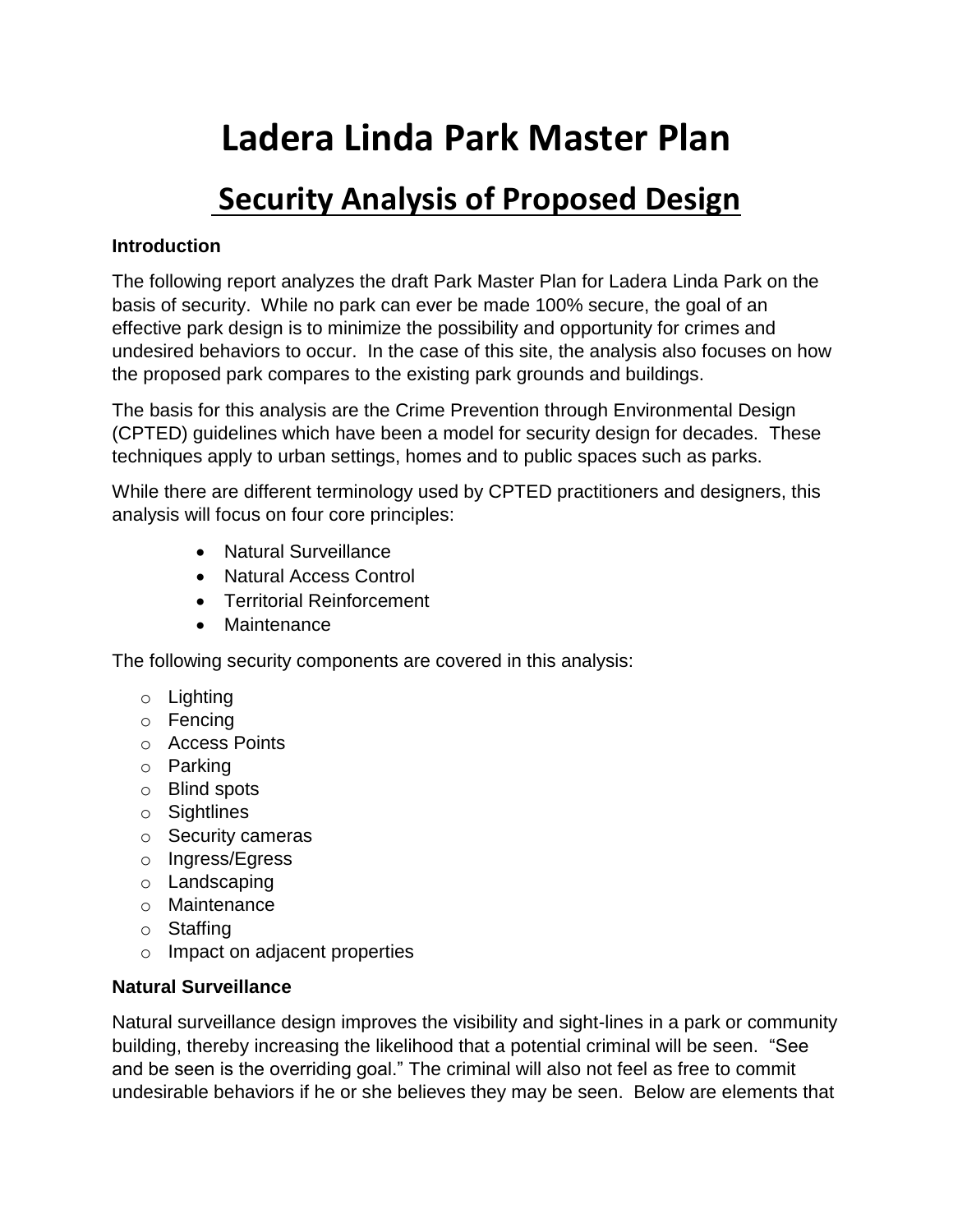either are incorporated in the proposed Ladera Linda Park design or could easily be incorporated during a pre-construction design phase:

- Landscape designs that provide and enhance surveillance, especially near to both official ingress/egress points and opportunistic ingress/egress points
- Appropriate fencing: Use of the lowest-profile fencing that is appropriate for the location, with the least limitations on visibility.
- Lighting design: Limits or eliminates blind spots. Potential problem areas are well lit, particularly pathways, hallways, entrances/exits, parking areas, children's play areas, storage areas, dumpster locations etc…
- Placement of windows for staff/park users easily to observe parking lots
- Use of lower intensity lighting. Overly bright security lighting can create intense glare of deeply shadowed area which actually hinders effective observation. Appropriate luminaires can also control glare.
- Place lighting along paths and pedestrian areas at appropriate heights to better light people's faces.
- The use of security cameras can be effectively used in conjunction with natural surveillance techniques to enhance or complement their effectiveness.

The existing park site and buildings have far too many blind spots to allow for adequate surveillance. The three distinct and separated terraces, the overgrown landscaping, and the multitude of building entry points and hidden areas are not conducive to enhancing observational opportunities and limiting criminal opportunities. While improvements in lighting and landscaping could be made to the existing park, the overall layout and especially the buildings could not easily be altered or reconfigured to make them anywhere near as well-designed as the proposed new park design.

# **Natural Access Control**

Natural Access Control, as its name sounds, incorporates physical obstacles and impediments into the design, where appropriate, to limit access to undesired areas and control access in other areas. The selective use of ingress and egress points, appropriate fencing, lighting and landscaping features are all part of the current plan or could be part of a more refined pre-construction schema.

- Use of clearly identifiable entry points.
- Align layout of building structure and outside features to naturally direct people to established reception areas.
- Eliminate features that provide opportunity to access upper levels.
- Use of appropriate low landscaping and ground cover to discourage undesired access and direct park users to appropriate access points.
- Use of appropriate, open fencing to both control access and enhance sightlines.

Again, the existing park grounds would have to be completely redesigned in terms of fencing and landscaping and overall layout to improve its Natural Access Control profile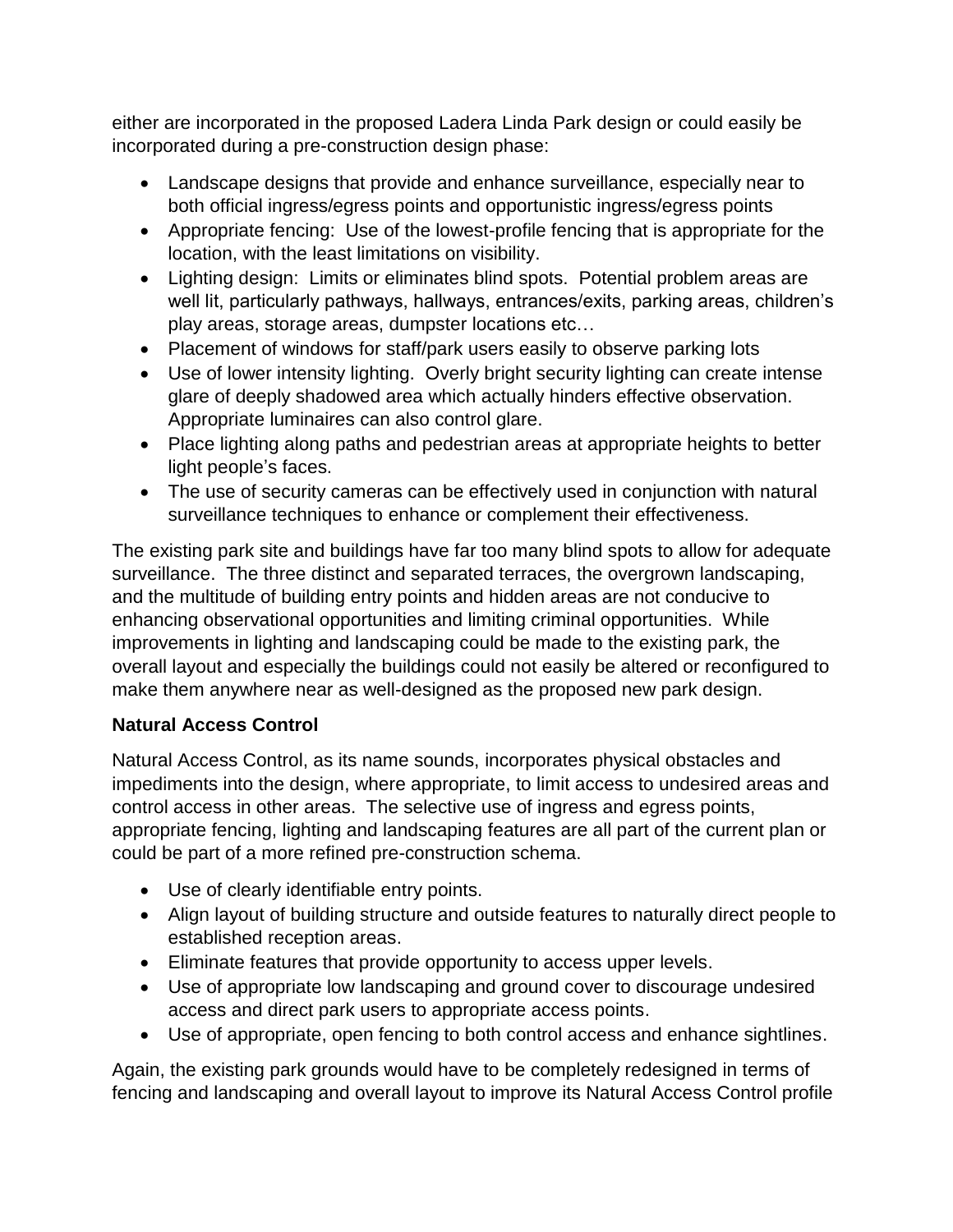to an acceptable level. The existence of five distinct buildings with multiple entry points cannot feasibly be reconfigured to make it anywhere near as safe and secure as the proposed building design, which has one easily defined point of access and the capacity to lock off the other entry point at the exterior restrooms.

#### **Natural Territorial Reinforcement**

Natural territorial reinforcement techniques create a clear distinction of appropriate and inappropriate use in a given location. They create a sense of ownership and an environment where "strangers" and undesired park users stand out and are more easily identified. All park design elements: buildings, fences, pavement, signs, lighting, landscaping work together to identify both appropriate and inappropriate park use. An appropriate park user should feel safe while an undesired park user should feel an increased risk of apprehension. The following elements and techniques are already included or easily incorporated into the currently-proposed park design.

- Maintain landscaping and building so it sends a clear message that there is an active staff and community presence
- Well designed and defined pathways
- Security system signage at access points
- Avoid chain link fencing and razor wire because this sends a message to possible intruders that there is not a physical presence
- Motion sensor lights and cameras where appropriate
- Locate park elements such as courts, picnic tables and children play areas in prominent locations to attract appropriate users and make inappropriate users more visible
- Sufficient and well designed and lighted parking

The current park does not follow these techniques and would require a substantial redesign to be close to equivalent to the proposed park design. The dilapidated condition, the erratic and inconsistent landscaping and fencing, the insufficient parking, and the poor lighting do not convey a sense of community ownership or security for park visitors, and is potentially attractive to undesirable elements.

# **Maintenance ("Broken Windows Theory")**

The well-known "Broken Windows Theory" is certainly applicable to park design. The theory, in short, encourages a zero tolerance approach to the maintenance of a particular site, based on the proven belief that a single instance of graffiti or a simple broken window, if left unfixed, will serve as a magnet for more and greater problems. The sooner that graffiti or any damage is repaired, the less likely that future vandals or miscreants will repeat this behavior. Clearly, this zero tolerance could be applied to the existing Ladera Linda site, but its well-documented state of deterioration makes that problematic at best. There are so many issues with the existing park and its buildings that bringing it to an acceptable starting point would be difficult. 50 year old temporary,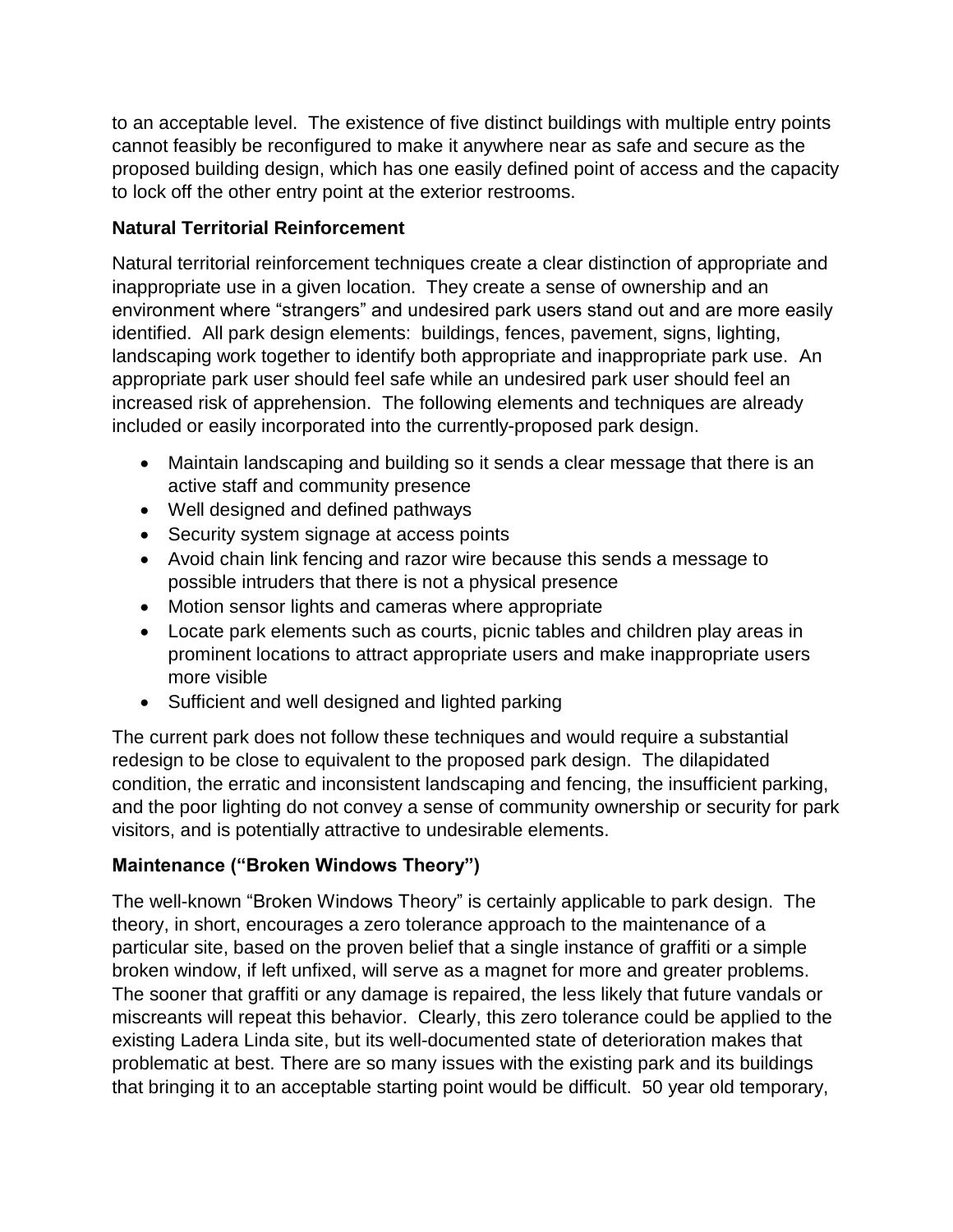modular structures cannot be maintained to the same degree as a new modern facility. The numerous blind spots combined with the poor aesthetic and physical condition of the existing facility would continue to make it a target.

This approach has significant positive impacts on properties adjacent to park sites. An unattractive site is a magnet for undesirable elements who may be attracted to local residences. While impossible to quantify the exact impact, a well-maintained and secure facility will have a positive overlapping effect on adjacent neighborhoods. Blight leads to additional blight which unfortunately can bleed into other areas as well.

The new design with its single structure, controlled access point, low-profile, siteappropriate landscaping, and modern materials would be significantly easier to maintain at a zero-tolerance level. Based on past experience, it is doubtful that the City would invest sufficient maintenance funding and resources into a facility as rundown as Ladera Linda is today. Staff is recommending a high level of maintenance and dedicated budget line item for the new facility once it is constructed.

#### **Other Issues**

#### **Staffing/Hours**

Ladera Linda's staffing hours have always been substantially lower than other park sites such as Point Vicente Interpretive Center and Hesse Park. Ladera Linda's hours were increased by Council direction several years ago to M-F 12-5 and 10-5 Sat/Sun. This increase is still far short of Hesse, PVIC, and Ryan Park as the following chart demonstrates:

| <b>Park Site</b>        | <b>Hours Mon-Fri</b> | <b>Hours Sat-Sun</b> |
|-------------------------|----------------------|----------------------|
| <b>Hesse Park</b>       | 9am-Dusk             | 10am-Dusk            |
| <b>PVIC</b>             | 10am-5pm             | 10am-5pm             |
| <b>Ryan Park</b>        | 9am-Dusk             | 9am-Dusk             |
| Ladera Linda (current)  | 12pm-5pm             | 10am-5pm             |
| Ladera Linda (proposed) | 8am-Dusk             | 8am-Dusk             |

Staff is recommending an increase in Ladera Linda's staffing hours to Daily 8-dusk. This sends a concrete message to the community that the Park is staffed and that there are eyes on the property to ensure a higher level of maintenance and an awareness for undesired activities. Staff currently is rarely present to secure the park at dusk, which reduces security, especially in securing the facility's gates. The proposed new hours would enable staff to inspect the facility first thing in the morning and last thing at night, allowing them to secure the building and gates and notify law enforcement of any inappropriate activity.

Being open more hours will likely attract more users, but they will be the kind of users you want-people who are at the park for the right reasons. The concern should not be the total number of visitors but the number of undesirable, unwanted visitors. Having a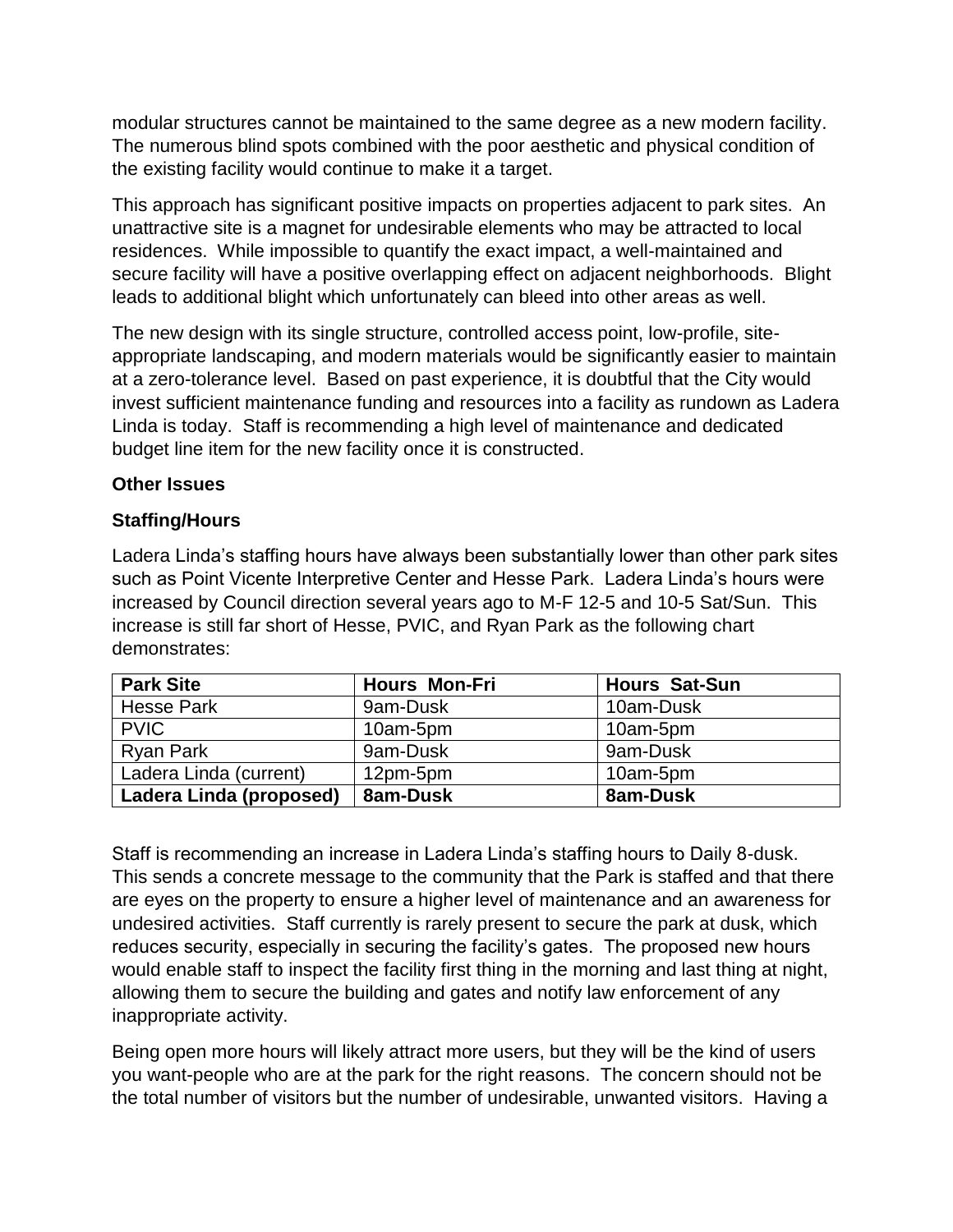beloved, well-staffed, well-maintained community park will attract more of the desirable type of park users.

#### **Law Enforcement Access/Sightlines**

The proposed new design with its improved sightlines and singular building provides law enforcement the opportunity to easily scan the facility for inappropriate nighttime activity. The low-level landscaping and fencing also increases law enforcement ability to scan the sight and reduce blind spots. This is 180 degrees different from the current design with its multitude of blind spots and overgrown landscaping. Undesirable and criminal elements have literally dozens of hiding places that would currently require Sheriff personnel to exit their vehicle and walk around multiple building.

Having lower-profile landscaping is clearly a trade-off for nearby residents. While it discourages unwanted visitors and improves sightlines, it may increase views into the park for adjacent neighbors. Given the overriding importance of neighborhood safety, this is a balance that needs to be established and maintained. Staff has discussed security concerns and the contents of this report extensively with Captain Beringer of the Lomita Sheriff's Department. He fully concurs with its conclusions that the new design effectively addresses safety concerns and, if built, would have a positive impact on overall neighborhood safety.

# **Limiting Parking on Forrestal Drive/Dedicated Preserve Parking**

Numerous concerns have been raised about park visitors parking on Forrestal and walking up into the park. These visitors walk past the residential Ladera Linda neighborhood. Red-striping the majority of Forrestal Drive, up from Palos Verdes Drive South, would make parking in that area illegal. That action combined with creating a modest parking area for Preserve visitors located well beyond the current gate, would funnel visitors to appropriate parking areas located away from residences. Appropriate park design seeks to both minimize impact on residences and increase security, and this plan would achieve those twin results.

Park visitors would be directed by signage to the proposed parking lots adjacent to the park building and park amenities. Preserve visitors would be directed to the Preserve lot. All parking lots would be secured at night, since staff would now be scheduled until dusk.

# **Conclusion:**

From a law enforcement perspective, the current park is problematic in terms of security and access. The condition of the buildings, the overgrown and inappropriate landscaping, the poor sightlines, the multitude of blind spots and many other factors laid out in this report all contribute to this determination.

The proposed design addresses these concerns. There is only building instead of five, eliminating the access and blind spot problems. The landscaping and lighting schema